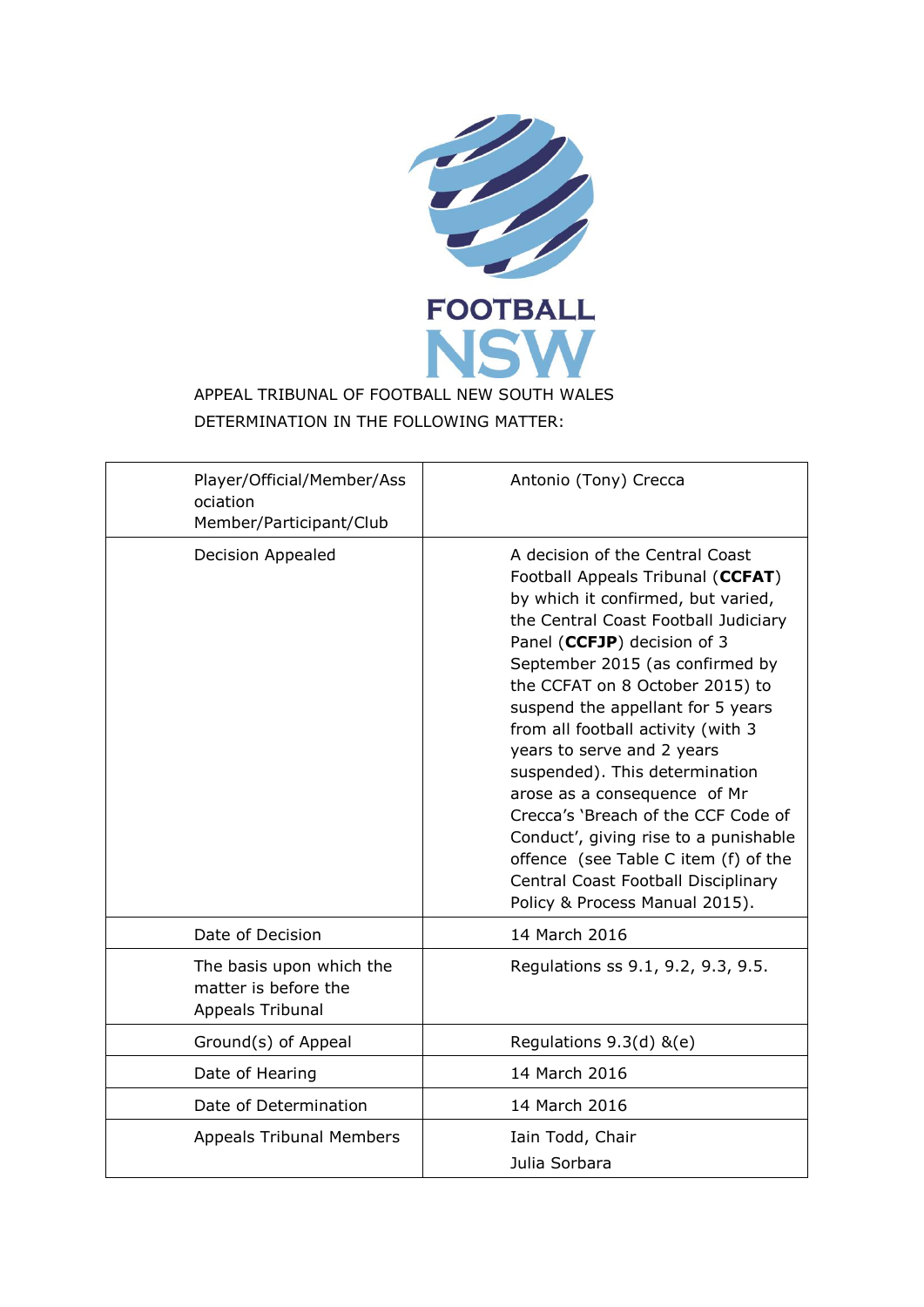|           | Iain Rennie              |
|-----------|--------------------------|
| Attending | Aaron Quill - Wyoming FC |
|           | Antonio Crecca           |
|           | Bernie Carbonne - CCF    |

#### **A. INTRODUCTION AND JURISDICTION**

- 1. The Appeals Tribunal (**AT**) has been established in accordance with section 9.1 of the Football NSW Grievance and Disciplinary Regulations (**Regulations**) to determine appeals from the Disciplinary Committee (**DC**), the General Purposes Tribunal (**GPT**) and the Association Appeals Committee (**AAC**) but subject to the limitations provided in that section.
- 2. The sole grounds of appeal to the AT are prescribed by section 9.3 and are as follows:
	- (a) a party was not afforded a reasonable opportunity to present its case;
	- (b) lack or excess of jurisdiction;
	- (c) the decision was affected by actual bias;
	- (d) the decision was one that was not reasonably open having regard to the evidence before the decision-maker; and
	- (e) severity, only where the decision imposed a sanction of at least:
	- (f) a Fixture Suspension of 6 or more Fixtures; or
	- (g) a Time Suspension of 3 or more months; or
	- (h) a fine of \$3,000 or more; or
	- (i) a loss of 6 Competition points; or
	- (j) expulsion from a competition.
- 3. On 3 September 2015 the CCFJP determined that the Appellant had sworn at the coach of an opposing team and acted aggressively to him immediately after the game, while players were on the field themselves engaged in aggressive conduct. The Appellant was the coach of a team participating in an U15A final between Wyoming (the Appellant's team) and East Gosford.
- 4. Despite there being some contest from witnesses who attended and provided their testimony at the hearing on 3 September 2015, it would appear that the CCFJP found that the Appellant made the remarks and conducted himself aggressively when in close proximity with the opposing team coach. Whilst the CCJP issued a written determination on 4 September 2015, it was brief and focused on the Panel's conclusion and penalty. Regrettably the CCFJP did not set out their deliberations, their views on the various evidence presented and submissions made, nor on their weighting of the Appellant's conduct when determining the penalty. Though a transcript of Mr Crecca's hearing was provided to the AT in the supporting material, it is unclear as to the status of this document or the weight that can be applied to its contents. The AT noted that this document did not reveal any deliberations or conclusions of the CCFJP.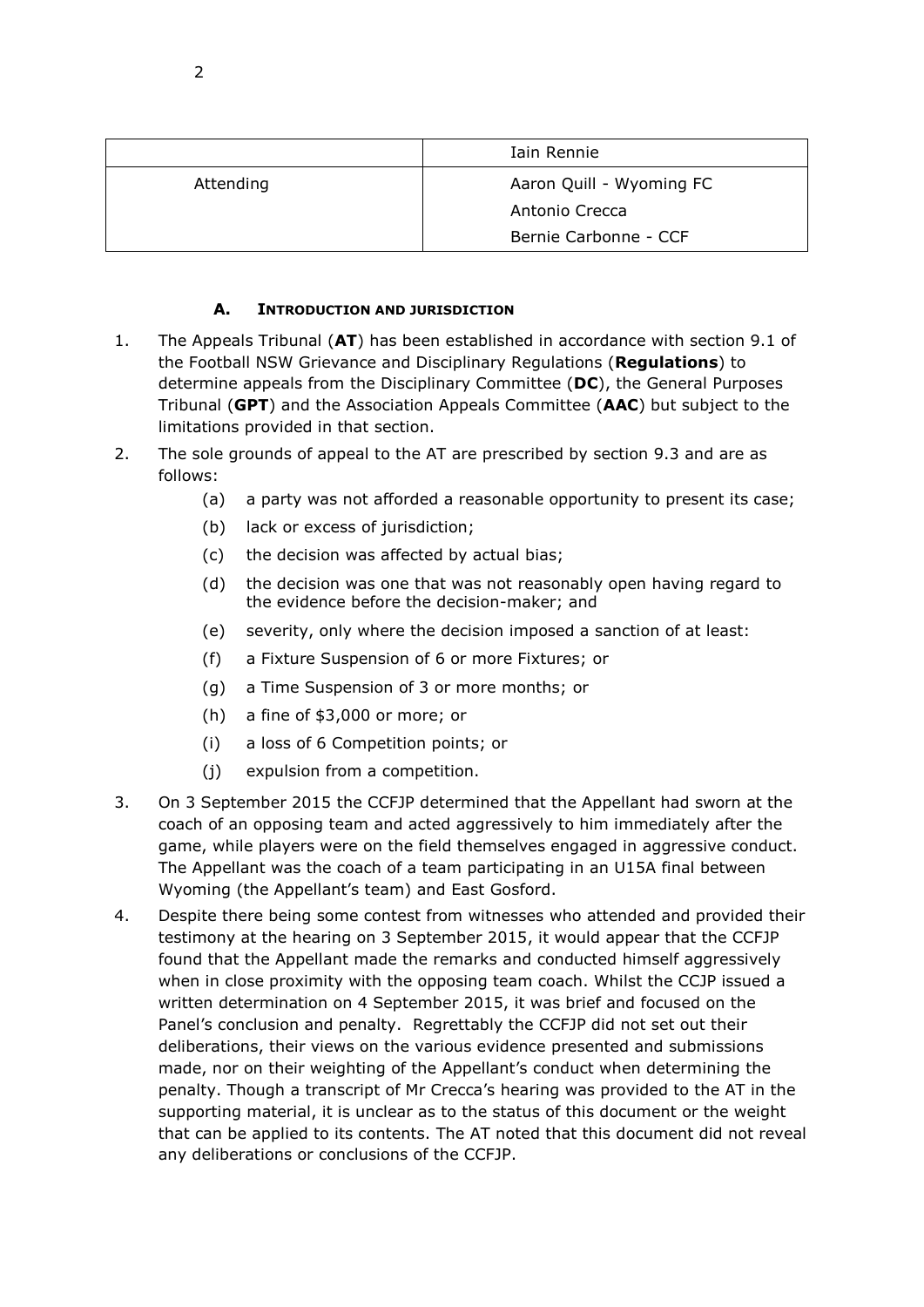- 5. Mr Crecca subsequently appealed the determination of the CCFJP. An undated letter on Wyoming Football Club Inc letterhead stated the intention to appeal as to severity of suspension. A suspended fine against the Club was also part of that appeal. No such appeal by the Club forms part of this determination.
- 6. The CCFAT upheld the CCFJP determination, but varied the penalty such that the exclusion from participating in all football activity was reduced to 3 years to serve and 2 years suspended. Regrettably, no reasons were provided.
- 7. The Appellant appeals to the AT pursuant to s 9.6 of the Regulations.
- 8. By his Notice of Appeal dated 12 November 2015, Mr Crecca appealed to the AT on the grounds of severity of penalty and that the determination of the CCFAT was not one that was reasonably open to the relevant body.

## **B. BACKGROUND FACTS**

- 9. Whilst on the field following the conclusion of a final, the Appellant reacted to a flare-up between opposing players leaving the field and moved to intervene, in part in response to similar conduct of the coach of the opposing team. It would appear that a brief verbal altercation occurred between opposing coaches, but was defused by the intervention of the Assistant Referee who stood between the coaches.
- 10. As the participants were leaving the field the issue was briefly reignited by the intervention of a 3<sup>rd</sup> party, an off-duty policeman and coach of a different team, who voluntarily engaged with the participants by displaying his badge and ordering them to leave the arena and to walk away. In retrospect these actions, whilst complied with, appear unhelpful and confusing, as the matter was already under control.
- 11. Pursuant to a letter dated 31 August 2015 to Wyoming Football Club, that Club, the Appellant and a member of the 15A team were notified that they were charged with 'Breaching CCF Code of Conduct' and of a hearing date.
- 12. Unfortunately that letter did not particularise which provisions of the CCF Code of Conduct (**Code**) were applicable to each charged person, nor provide a copy of that Code (nor direct where the Code could be accessed). At the hearing of this Appeal the AT was assisted to a website maintained by CCF that contains a copy of the Code. Unfortunately it appears that the particular provisions allegedly breached by Mr Crecca were not discussed at either of the proceedings below.

# **C. THE DECISION THE SUBJECT OF THE APPEAL**

- 13. That:
	- (a) the Appellant be suspended for 3 years (with 2 additional years suspended);
	- (b) the suspension applies to participating in all football activity.

#### **D. THE GROUNDS OF APPEAL**

- 14. The Notice of Appeal articulates the following grounds:
	- (a) that the penalty was too severe.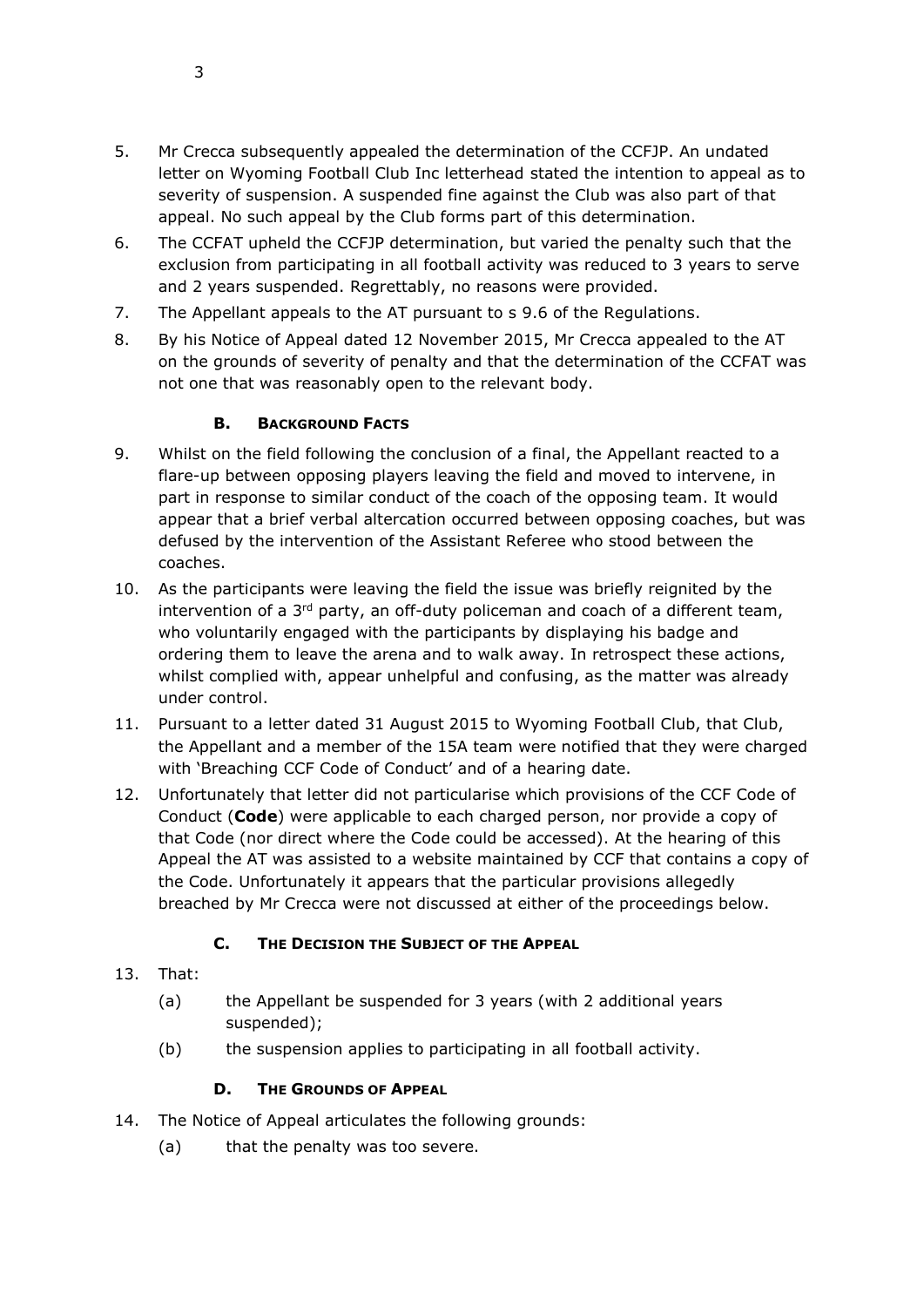- (b) the decision was not one reasonably open to the CCFJP and CCFAT having regard to the evidence before those bodies.
- 15. The AT heard the appeal on the evening of 14 March 2016.
- 16. The Appellant attended the hearing with the President of Wyoming Football Club, Mr Aaron Quill. Mr Carbonne attended on behalf of Central Coast Football Limited.

## **E. CONSIDERATION AND DETERMINATION**

- 17. In the absence of the deliberations of CCFJP and CCFAT, the AT focused on Mr Crecca's response to comments attributed to him in the transcript the CCFJP hearing. These comments and Mr Crecca's responses were also considered in light of various written submissions provided to the AT, particularly those of the Assistant Referee, the opposing coach and the off-duty policeman who voluntarily intervened into the latter stages of the incident.
- 18. Mr Crecca conceded that he had been on the field and amongst the players at the relevant time. He also conceded that in an effort to calm a flare-up between opposing players he had come into close proximity with his opposing coach and had used intemperate language.
- 19. Accordingly the AT determined that Mr Crecca's second ground of appeal was not substantiated. On the facts it was reasonably open for the CCFJP and CCFAT to determine that Mr Crecca had breached the Code.
- 20. In relation to the severity of the penalty the AT considered the events immediately preceding, during and after the relevant event.
- 21. It appears to the AT that Mr Crecca regretted this conduct, and that on reflexion it was an emotional reaction to fast occurring events. The events appear to have arisen and passed within minutes.
- 22. Perhaps regrettably, the conduct of the off-duty policeman may have extended and exacerbated circumstances that were otherwise naturally abating.
- 23. The AT accepts that there was no physical contact between the coaches. This is substantiated in the evidence of the Assistant Referee who stood between the coaches before they left the field. It appears that the offensive language was not only that from Mr Crecca, but that his opposing coach was a willing contributor.
- 24. However Mr Crecca was an experienced coach. He should not have been on the field and he should not have traded insults with his opposing coach. It was inappropriate conduct for the coach of a football team and falls short of the legitimate expectations imposed on those who mentor of teenage players.
- 25. The AT considers that the penalty imposed by the CCFAT was too severe, both as to the duration of the penalty and also as to the exclusion of Mr Crecca from participating in all football related activity.
- 26. Absent a similar offence committed by Mr Crecca early in the 2015 season, the AT would have considered a nominal penalty appropriate, consistent with the shorter end of the spectrum of penalties suggested in the Central Coast Football Disciplinary Policy and Process Manual 2015 - see Table C re Breaching the Code of Conduct.
- 27. We acknowledge Mr Crecca's remorse for his conduct. Although not directly on point, we also acknowledge the impact that the original determination (and the